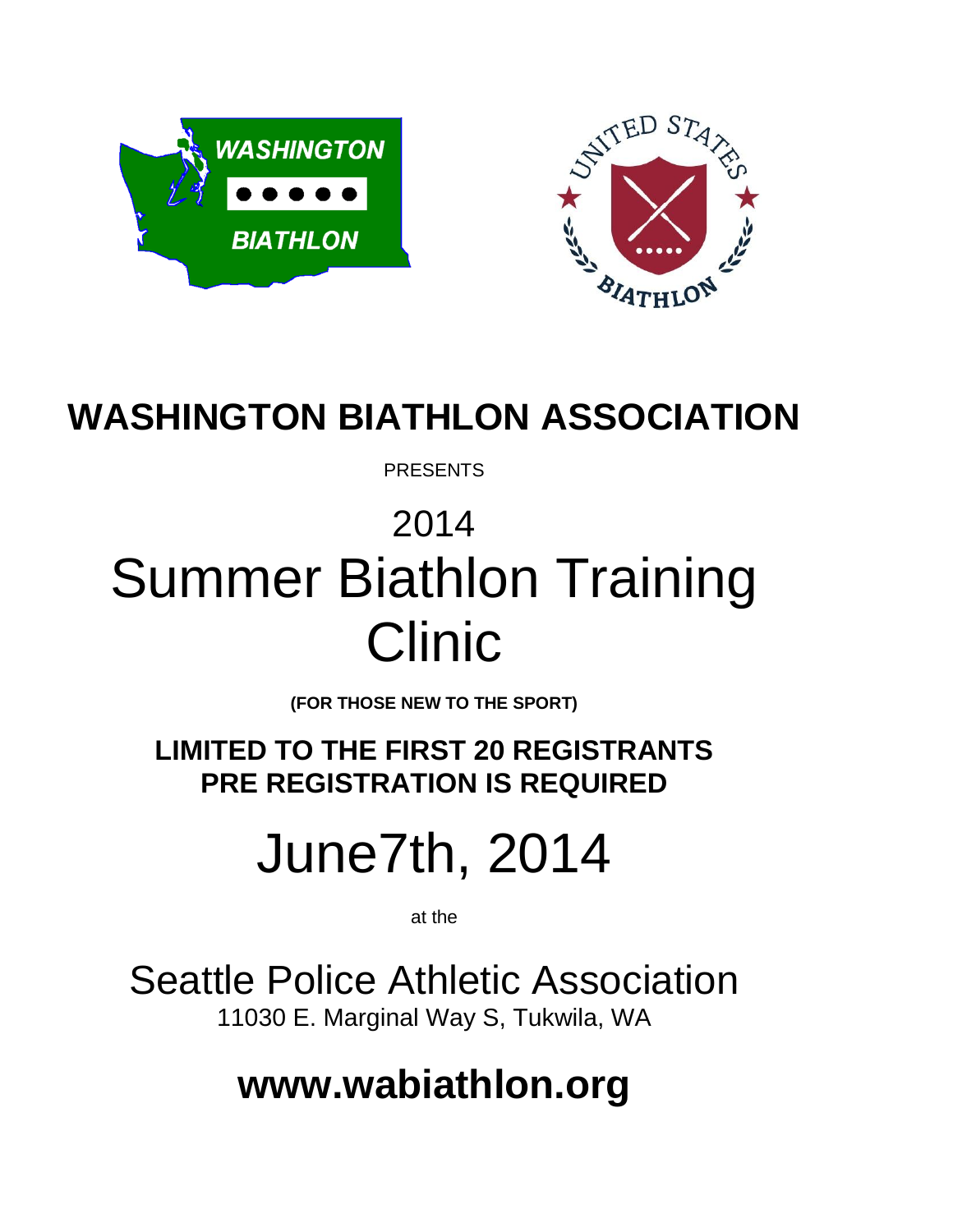#### **EVENT PARTICULARS:**

**Competition Site:** The Seattle Police Athletic Association (SPAA) is located at 11030 East Marginal Way S, Seattle, WA. It is south of Boeing Field a few blocks south of the Boeing Access Rd. From I-5 take Exit 158 and go west to East Marginal Way S then south underneath the light rail tracks. Look for the WBA banner on the entry fence.

**Eligibility:** This event is designed for those new to Biathlon and those interested in a basic refresher. It includes the mandatory safety class as well as training in range procedures, race strategy and marksmanship. It is not intended for experienced Biathletes. **It is limited to twenty participants so preregistration is required.**

**Ammunition:** Biathlon rifles use low or standard velocity .22 caliber ammunition with 40 grain lead bullets. The WBA supplies ammunition for this event.

**Instructors:** Instructors will be experienced biathletes from the Washington Biathlon Association, including athletes who have competed nationally and internationally. For more information please contact Clinic Director Bob Vallor at [bob.vallor\(at\)wabiathlon.org.](mailto:bob.vallor@wabiathlon.org)

**Safety Certification:** The Mandatory U.S. Biathlon Association safety certification course will be given with this clinic. If you have already taken the safety course you are encouraged to go again, as there have been some rule changes in recent seasons.

#### **Clinic Day Format and Schedule**

8:30 to 9:00 am: On site registration at the Range (pre-registering by mail is also available and encouraged). We cannot accept credit or debit cards. Make checks out to Washington Biathlon Association 9:00 to 10:00 am: USBA Safety Clinic 10:00 to 12:00 noon: Rifle familiarization and zeroing 12:00 to 1:00 pm: Lunch and discussion 1:00 to 3:00 pm: Range procedures, positions and race tactics 3:00 to 3:30 pm: Short 'fun' race 3:30 to 4:00 pm: Range equipment breakdown

**When to Arrive at the Range:** Early arrival at the range is encouraged as help with range and course set-up that will be needed prior to the clinic. Please do your part and help with set-up before the event and breakdown afterward.

**Rifles:** Rifles will be available for those without their own. These are Izhmash biathlon rifles. We do have left handed rifles.

**Lodging:** The nearest lodging is along International Blvd. near SeaTac International Airport, about five miles south from the race site and in the South Center area.

WASHINGTON CUP Series Beginning May 3<sup>rd</sup>, 2014 the WBA will host the Summer Biathlon Race Series, seven Cross Biathlons and two Mountain Bike Biathlons at venues around the state. The International Biathlon Union season points system will be in effect and racer points will be totaled to determine the state champions as well as a ranking list. Log on to the WBA website for the complete competitions schedule.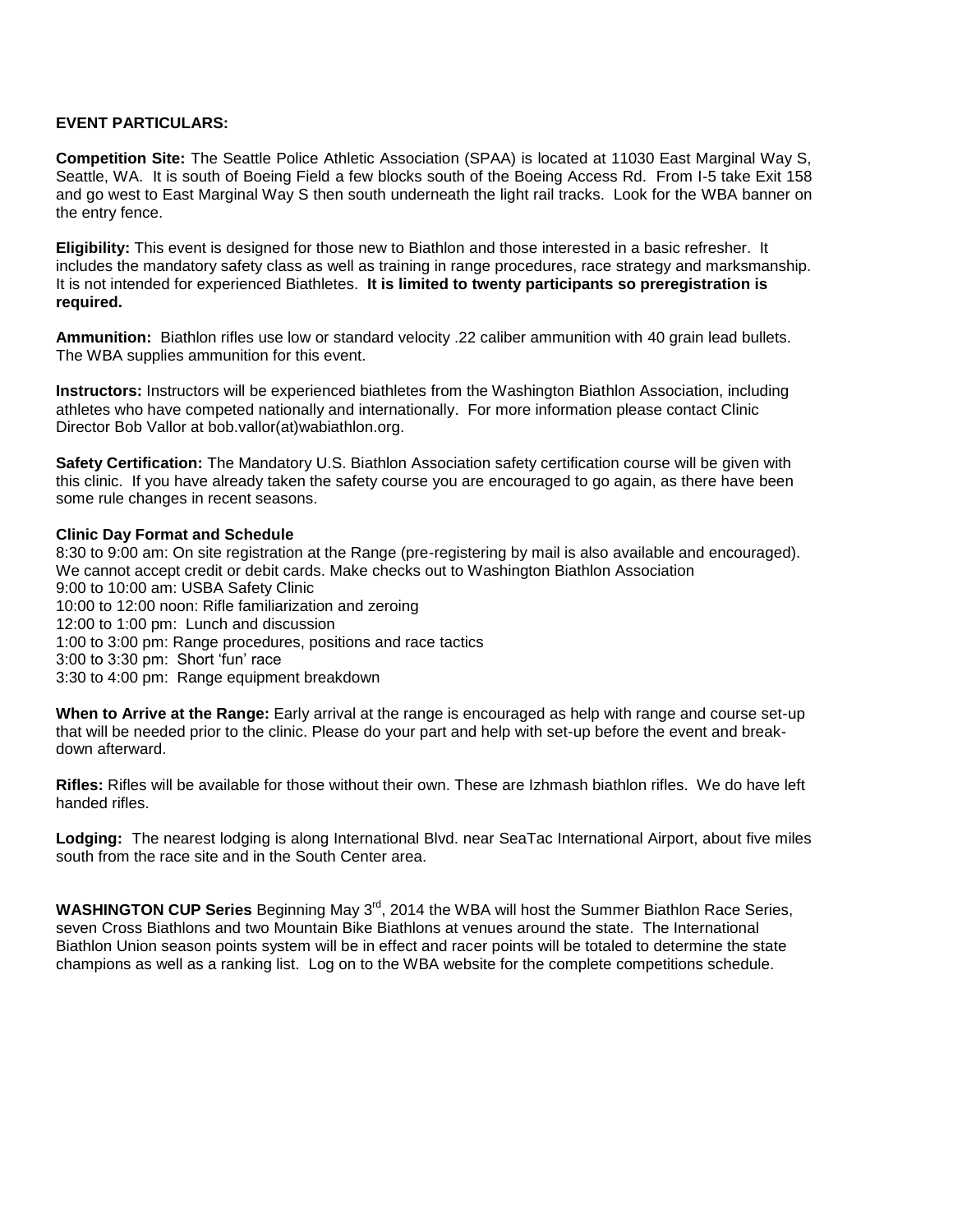#### **Washington Biathlon Association Summer Biathlon Training Clinic Entry Form**

June  $7<sup>th</sup>$ , 2014

(Please print clearly)

| <b>NAME</b>                                                                                                                                                                                                                                              |                | DOB/AGE |        |
|----------------------------------------------------------------------------------------------------------------------------------------------------------------------------------------------------------------------------------------------------------|----------------|---------|--------|
| Address                                                                                                                                                                                                                                                  |                |         |        |
| $City$ and $(x)$ and $(x)$ and $(x)$ and $(x)$ and $(x)$ and $(x)$ and $(x)$ and $(x)$ and $(x)$ and $(x)$ and $(x)$ and $(x)$ and $(x)$ and $(x)$ and $(x)$ and $(x)$ and $(x)$ and $(x)$ and $(x)$ and $(x)$ and $(x)$ and $(x)$ and $(x)$ and $(x)$ a | State          |         |        |
| Phone                                                                                                                                                                                                                                                    | E-MAIL         |         |        |
|                                                                                                                                                                                                                                                          | Please Circle: | Male    | Female |

Due to insurance coverage regulations, membership in the United States Biathlon Association is required for all participants. Annual (\$50) and day (\$10) memberships will be available at the site.

| Entry Fee                       | \$45                                      | see discounts below |
|---------------------------------|-------------------------------------------|---------------------|
|                                 | Juniors & Youth \$30                      |                     |
| <b>WBA Annual Membership</b>    | \$25 (not required but triggers discount) |                     |
| WBA Member discount             | Minus \$5 per day for WBA members         |                     |
| USBA Membership #<br>(required) | Minus \$10 for USBA members               |                     |
|                                 | <b>TOTAL</b>                              |                     |

#### **REGISTRATION BY WEBSCORER, MAIL OR PAYPAL IS REQUIRED. DUE TO AVAILABLE RANGE SPOTS DAY-OF IN PERSON REGSITRATION CANNOT BE ACCEPTED.**

#### **TO REGISTER VIA WEBSCORER AND SEND PAYPAL PAYMENT TO[: bryn.black\(at\)wabiathlon.org](mailto:bryn.black@wabiathlon.org)**

Please make checks payable to:

#### **Washington Biathlon Association**

PO Box 1716 Issaquah, WA 98027-0069 (Note: We are not able/equipped to take credit or debit cards.)

Event Cancellation: Biathlon competitions are almost NEVER cancelled. We race in ALL types of weather. The clinic will be held unless the weather hampers instruction to the point that it is not effective.

#### WASHINGTON BIATHLON ASSOCIATION Release of Liability

I recognize that biathlon, cross country skiing, running and rifle marksmanship can be hazardous sports. I acknowledge there are risks and hazards associated with involvement in the Washington Biathlon Association. The risks can include, but are not limited to, damage to property, physical injury and death. I state that I am, and those minors that I sign for are in proper physical condition to participate in strenuous activity. I acknowledge and accept the risks associated with shooting, skiing and running and I agree to release and hold harmless all members, organizers, sponsors and officers of the Washington Biathlon Association, the United States Biathlon Association, Seattle Police Athletic Association, The City of Seattle and all members of the staff of any venue sites involved in biathlon training, practice, or competition from any liability for any and all accidents or injuries of whatever nature, connected to or arising from or coming to or from any association function, workout or other event. I recognize that Biathlon involves the use of firearms and I certify that I am not disabled or barred from using or possessing firearms by any state or federal law or by ruling of any court.

A parent or legal guardian must sign the release of liability for all participants under the age of eighteen.

| Signature                       | Date |
|---------------------------------|------|
| For (minor under eighteen) name |      |
| Parent or Guardian Signature    | Date |